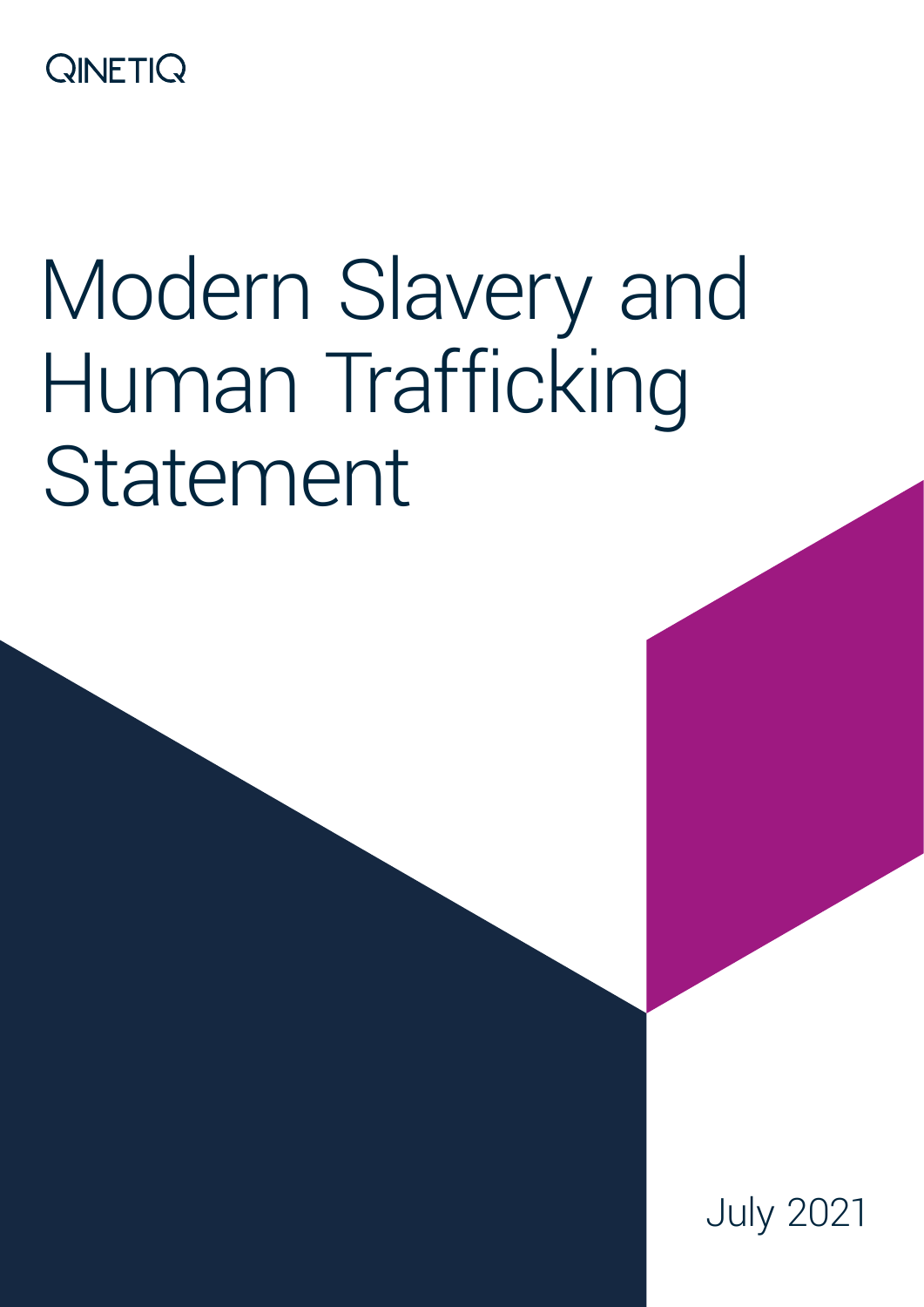This is QinetiQ Group Plc fifth Modern Slavery Statement issued under section 54 of the Modern Slavery Act 2015 (the Act) in the UK and in accordance with the modern slavery laws of other locations in which QinetiQ operates (Applicable Home Territory Acts). It constitutes our modern slavery and human trafficking statement for the financial year ending 31 March 2021, setting out the measures QinetiQ Group plc takes to prevent slavery and human trafficking in our business and supply chains.

Modern Slavery is widespread, effecting all sectors and territories. We are committed to responsible business conduct, and believe that slavery is not acceptable within our business and our supply chain. We fully support the principles of the UK Act and those set out in Applicable Home Territory Acts.

## Our Business and Supply Chains

QinetiQ Group plc is the parent company of a number of wholly-owned subsidiaries. The UK, US and Australia are our home countries, where we have more than 600 people in-country. Our priority countries for future growth are Canada, Germany and Belgium.

QinetiQ Ltd, based in the UK is by far the largest part of the Group and is where our Head Office is located (with approximately 70% of our employees). Our other subsidiaries are smaller (approximately. 600 people or less in each case), including: the Group's US Global Products division, which comprises QinetiQ Inc., Foster Miller Inc. (doing business as QinetiQ North America) and QinetiQ Special Projects Inc., QinetiQ Pty Ltd (Australia), QinetiQ Space NV (Belgium), QinetiQ Target Systems Ltd (a UK entity with facilities in UK and Canada), QinetiQ Group Canada Inc, QinetiQ Sweden AB, QinetiQ GmbH (Germany) and Newman & Spurr Consultancy Ltd (UK). In FY21 we acquired Naimuri Ltd (UK) and in December 2020 we acquired the final 15% of share capital of Inzpire Group Ltd (UK). Also in FY21 we disposed of OptaSense Ltd (UK, Canada and US), Bolden James Ltd (UK and US) and Commerce Decisions Ltd (UK and Australia) and their associated subsidiaries and we closed down our QinetiQ Solutions office in Malaysia.

The Group revenue for FY21 was £1278.2M. Subsidiaries with revenue greater than £36M in FY20 were QinetiQ Ltd, QinetiQ Limited, Foster Miller Inc. QinetiQ Inc, QinetiQ Pty Ltd and QinetiQ Space N.V.

QinetiQ is a science and engineering company operating primarily in the defence, security and critical infrastructure markets. We are an information, knowledge and technology based business with more than 3,000 scientists and engineers (our total workforce is 6,800) and a wide array of unique facilities. We report through two divisions: Our customers are predominantly government organisations

- EMEA Services, providing advice and services, particularly test and evaluation; and
- Global Products, delivering products and solutions supported by research and development.

As our core business is Test and Evaluation so we do not undertake mass production or significant manufacturing. The exception is QinetiQ Target Systems (which produces targets), Space NV (which produces satellites) and our US Global Products division (which principally produces robots and now sensor products following the acquisition of MTEQ).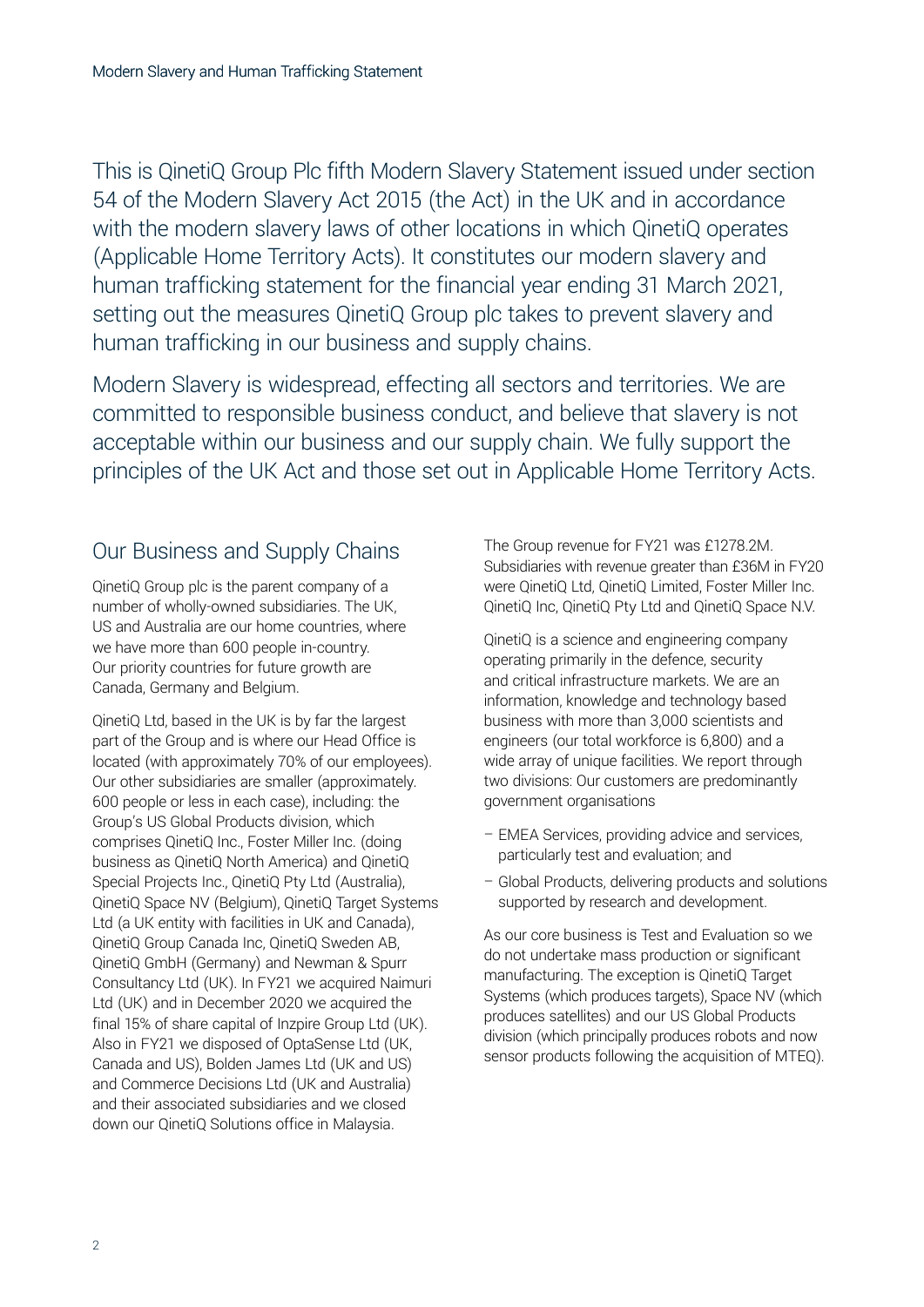Our product and service supply chains are relatively short and often draw primarily on domestic suppliers although in some cases these extend globally. Our suppliers can be divided broadly into two categories;

- Those that we use to support our operations (eg Infrastructure, Facilities Management Services, IT) and
- Those that support the delivery of services and products to our customers (eg Engineering and Research).

We have approximately 6,600 active suppliers and most of our spend (approximately 90%) is within our home countries (UK, US and Australia). The goods and services that we procure by spend in the delivery of our business are largely high-end technology or commercial off-the shelf products, or high-end consultancy and research services.

#### Our Policies and Controls

We are committed to responsible and ethical business practice and expect similar standards from our business partners and suppliers. We respect international principles of human rights including, but not limited to, those expressed in the UN Declaration of Human Rights, United Nations Guiding Principles, UK Government Modern Slavery Act 2015; US Trafficking in Victims Act 2000, also referred to as TVPA, in Australia we are committed to meeting the requirements of the Commonwealth Modern Slavery Act 2018 and the relevant legislation in all of the territories where we operate and procure our goods and services. We also support the United Nations Sustainable Development Goals, and in the context of our modern slavery programme Goal 8.7 which aims to end modern slavery and human trafficking. Through our policy and process we seek to anticipate, prevent and mitigate potential negative human rights impacts.

The QinetiQ Group **[Code of Conduct](https://www.qinetiq.com/en/our-company/sustainability/business-ethics)** describes our values and standards; and how we work with our people, our customers and partners, local communities and the public. As well as complying with all applicable laws and regulations, we are committed to meeting the highest level of ethical standards. Our Code of Conduct includes guidance on Modern Slavery.

We abide by and respect international labour laws. Because of the nature of the work that we do and where our sites are located, we do not have a significant risk of slavery within our operations and workforce. However, we are not complacent. We have ensured that our resourcing policy includes consideration of modern slavery.

Our employees are protected by our policies such as health and safety, security, recruitment, pay, working hours, freedom of association and non-discrimination.

Human rights issues are embedded in our international business risk management processes, and our trading policy, and we have specific requirements to address the risk of modern slavery and human trafficking in our procurement policy and processes. Our Supplier Code of Conduct defines the minimum standards that our suppliers are required to adhere to when they deliver products or services to QinetiQ (which may also involve their own suppliers). Our policies and codes provide guidance to our employees, suppliers and partners to support the prevention of modern slavery and human trafficking from taking place in our business or in our supply chains.

We monitor the application of our policies and procedures through our business assurance processes. We believe that this embedded approach to responding to modern slavery and human rights issues is effective.

We are committed to a culture where people are confident to speak up and we communicate this to employees via our Code of Conduct, our business ethics training and wider awareness communications. We have an ethics email advice service, a network of Ethics Champions and an independent confidential reporting line for employees and third parties to report any concerns, including in relation to modern slavery. Details of this are covered in our Code of Conduct. During FY20 we have had no issues raised about modern slavery via these routes.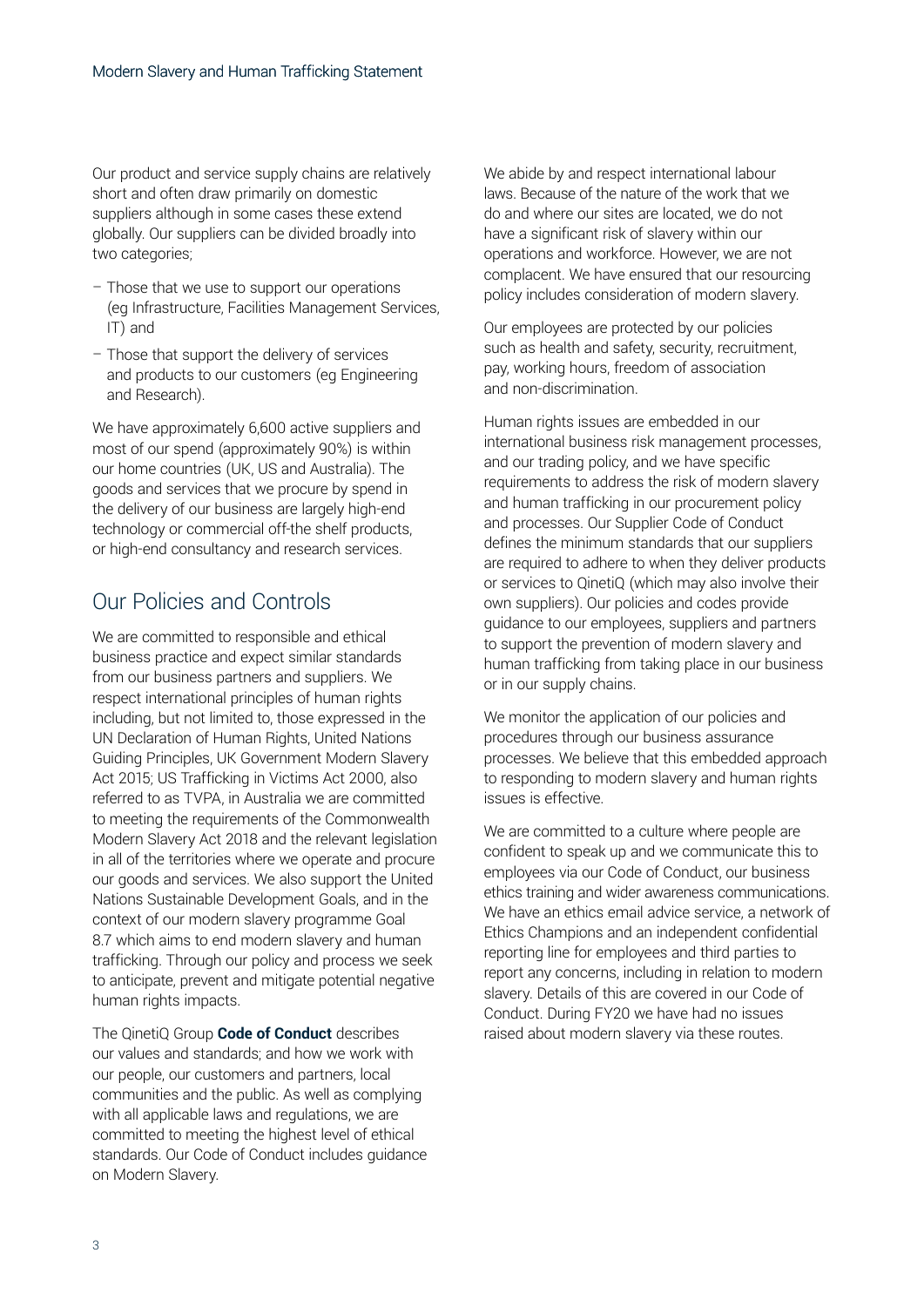## Our Due Diligence and Risk Management

We undertake modern slavery risk assessments at an enterprise level across our business, and particularly in relation to our supply chains.

We have in place a pre-qualification process for new suppliers, and our sub-contract terms and conditions explicitly require our suppliers to be legally compliant with modern slavery and human trafficking legislation. Suppliers to the QinetiQ Group are screened for sanctions and previous prosecutions in relation to human rights abuse.

In the UK we are an active participant of the Joint Supply Chain Accreditation Register (JOSCAR) which in collaboration with other UK defence and security primes, helps us mitigate modern slavery risk within our supply chains. Our supplier screening is ongoing and is part of a wider human rights and governance compliance activity. We undertake a risk review of suppliers, based on country, product, services and sector risk. For the elements of our supply chain we consider to have a potentially higher risk of modern slavery and human trafficking occurring, or potential cause for concern, we undertake appropriate action to understand, qualify and address the risk or issue. Currently less than 0.4% of our Tier 1 suppliers are located in high risk countries which represents 0.12% of our total spend. We are increasing our engagement with key Tier 1 suppliers to understand how they manage risk further down the supply chain.

Our due diligence has not been static, taking into consideration the changing impact of the COVID-19 pandemic and the influence this has had on exacerbating the risks of modern slavery occurring in some sectors. We have introduced specific due diligence to appropriately reduce the impact of COVID-19 on QinetiQ and our supply chain and whilst remaining vigilant, our approach now follows our established process for continuous monitoring of our supply chain.

## Training and Raising Awareness

QinetiQ recognises that the knowledge, responsibility and conduct of our people play an important role in mitigating the risk of slavery and human trafficking within our organisation and supply chains. To help our employees identify and address modern slavery risk in our business we have provided modern slavery training and briefings for employees with roles in Supply Chain and Procurement, Human Resources and Governance. We have also included modern slavery in our annual business ethics training, which is a mandatory requirement for all employees and undertaken by our Board, to ensure our employees are aware of the issue and understand their role in helping to prevent modern slavery. We have in place a 'Modern Slavery Resource Hub' on our intranet to give our employees and those in key roles access to the latest information and resources. We have also undertaken awareness communications for employees.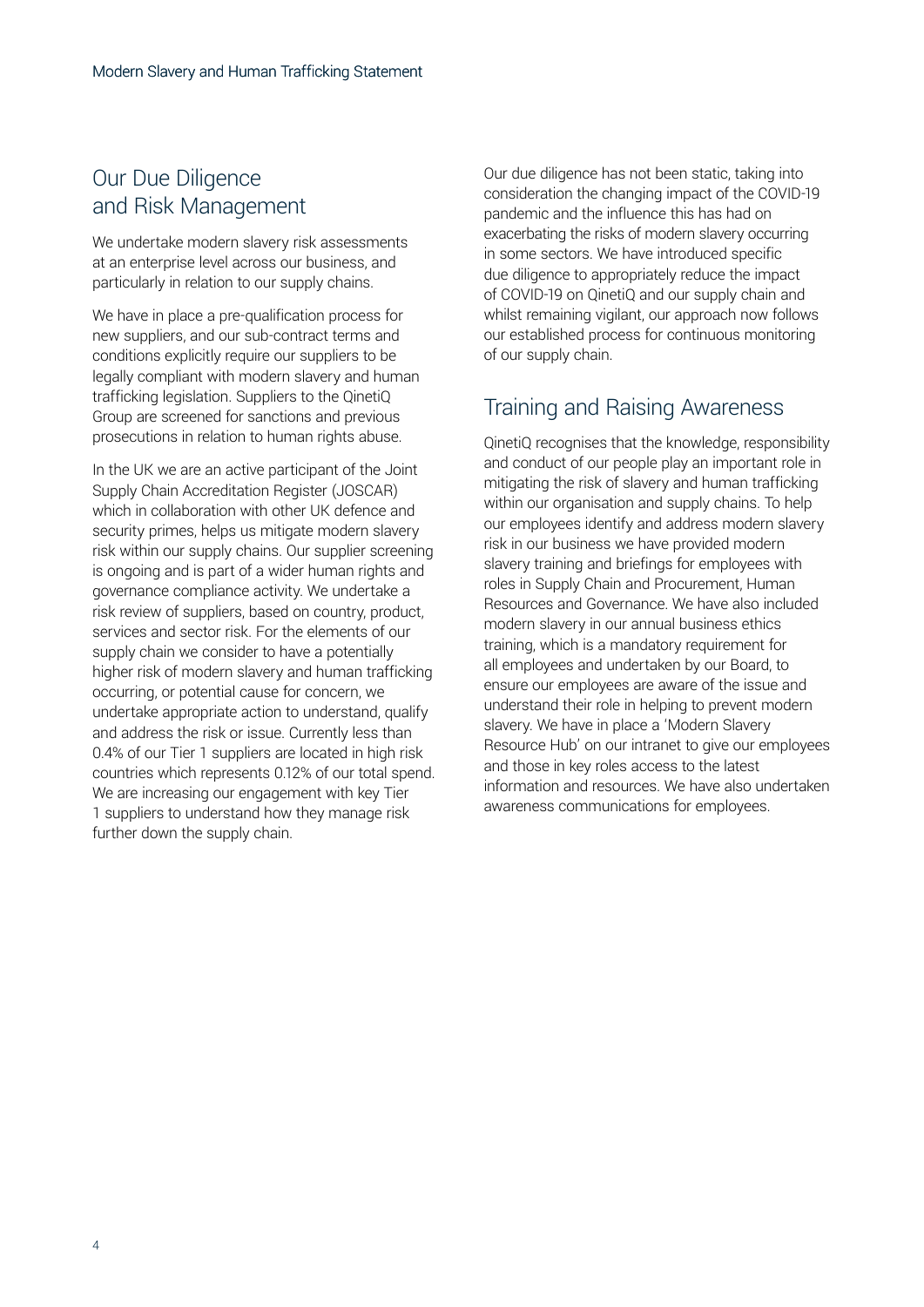#### **Case Study**

To raise awareness within QinetiQ and externally, we wrote and issued a Blog on **[Tackling Modern](https://www.qinetiq.com/en/blogs/modern-slavery)  [Slavery](https://www.qinetiq.com/en/blogs/modern-slavery)**. The piece drew out a misconception that certain industry are unlikely to be a victims of modern slavery by illustrating that a single industry does not operate in isolation with other industries but often overlapping with shared suppliers, products and services. The Blog was well received and helped to raise awareness of modern slavery and the need to be vigilant in all industries.

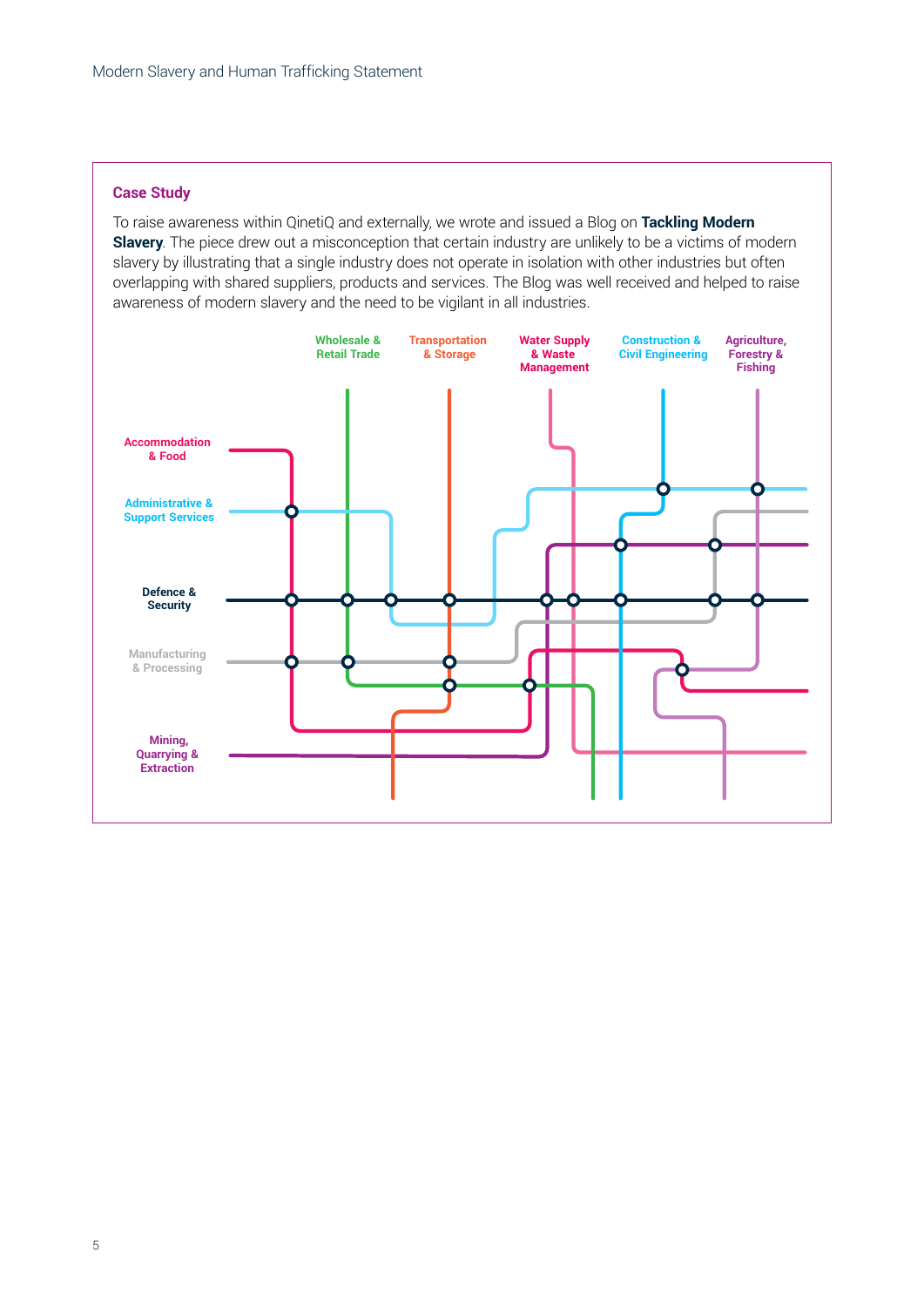## Stakeholder Engagement

We recognise that learning from, and collaboration with others will strengthen our approach to Modern Slavery. We actively participate in our trade body (ADS) Business Ethics Network, where we are able to share best practice on ethical and human rights issues and work in collaboration with our suppliers.

As part of our QinetiQ Collaborate series of events, in FY21 we ran a QinetiQ Collaborate: Tackling Modern Slavery virtual event inviting selected organisations from our supply chain and Unseen, the modern slavery charity.

Within our company, addressing Modern Slavery requires collaboration across functions and business units, with key roles from Corporate Responsibility& Sustainability, Supply Chain and Procurement, Legal & Governance, International Operations, Business Services and HR involved. We engage across our Group to ensure that our subsidiaries are involved in our programme including being consulted in the writing of this statement.

#### **Case Study**

The QinetiQ Collaborate "Tackling Modern Slavery" virtual event held in March 2021, followed an event in the same series on **"Social Value in Defence and Security"** in January 2021.

The event brought together a range of suppliers to share best practice and lessons learnt on tackling Modern Slavery, with guest speaker from Unseen providing an update of legislation and recent issues e.g. COVID19. The event enabled cross-industry collaboration and awareness of Modern Slavery in QinetiQ's supply chain.



## Assessment of and the effectiveness of our approach

Our approach has been to ensure we have an effective policy and process, to engage with our supply chain and to raise awareness of the issue of modern slavery with our people, via training and communications. Modern slavery is a complex and evolving issue, and we regularly review progress, learn from best practice and deliver improvements so that we continue to improve our approach.

In FY20 we introduced a question on Modern Slavery for each business unit and department in our self-certification governance process which has been helpful.

#### **In FY21 we:**

- Successfully implemented year 1 of a 3-year Modern Slavery action plan to develop our approach to supply chain management, training and capacity building, due diligence and risk assessment and stakeholder engagement.
- Engaged with key Tier 1 suppliers to raise awareness of Modern Slavery and to share best practice.
- Continued to raise awareness (via communications and new intranet web resource) and training for our people; with modern slavery included in our annual business ethics training as well as more detailed training for key roles. We sought feedback on the effectiveness of the training and created some complementary resources.
- Continued to screen new suppliers and provide additional scrutiny on high-risk suppliers.
- Hosted an event on Tackling Modern Slavery to promote sharing of best practice and increasing the awareness of Modern Slavery with our UK supply chain.
- Developed and shared a Modern Slavery Blog to draw awareness and engagement on the subject both internally and externally.
- Participation in our Trade Body (ADS) Business Ethics Network to share industry best practice and collective issues.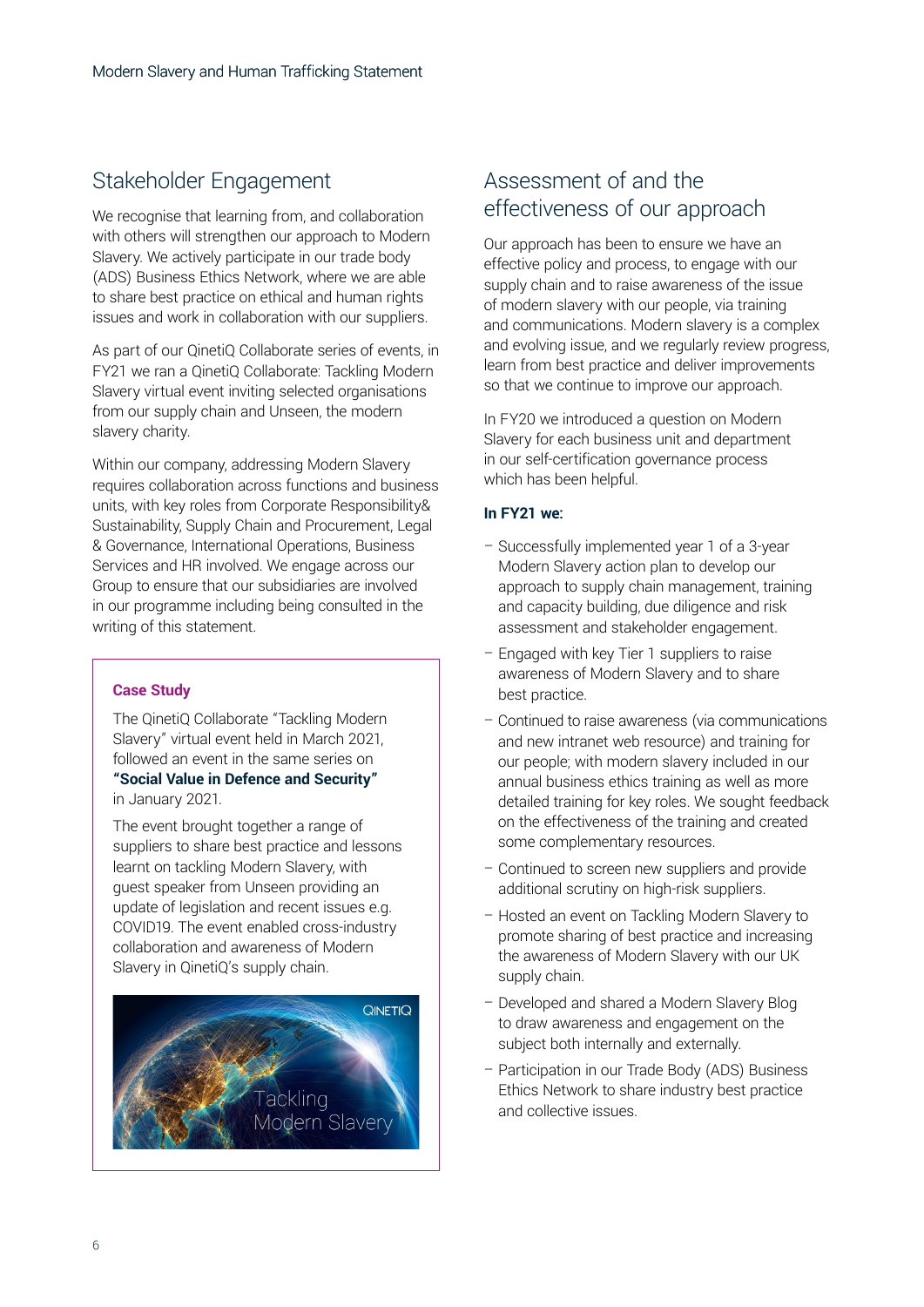#### Next Steps

During FY22 we plan to:

- Continue to work with our most recently acquired subsidiaries to align our policies and processes.
- Review, update and continue to roll out and embed our 3-year Modern Slavery Action plan to develop our approach to supply chain management, training and capacity building, due diligence and risk assessment and stakeholder engagement.
- Review the feedback and recommendations from our first submission to the UK Government risk based Modern Slavery Assessment Tool (MSAT) and use this to inform our approach.
- Continue to provide training for those in key roles.
- Continue to engage with Tier 1 suppliers and develop an engagement approach with supplier in Tier 2.
- Continue to screen suppliers.
- Continue to engage through our trade and professional bodies to share and learn from best practice.
- Continue to monitor the development of new regulations or guidance relating to prevention of modern slavery and human trafficking in the territories where we operate, to ensure that our policies and processes remain current and compliant.

#### Governance

Strong governance underpins responsible business practice and our Board receives regular briefings on business ethics and modern slavery. Our Business Ethics Committee, chaired by our Chief Ethics Officer (Group Company Secretary & General Counsel) has oversight of our human rights approach, including Modern Slavery.

The Modern Slavery programme is delivered via collaboration across key functional roles, (Supply Chain and Procurement, Legal & Governance, Business Services and Corporate Responsibility teams, Human Resources,).

The Managing Directors of each of our QinetiQ Group businesses and functions are responsible for Modern Slavery activity within their operations. Overall accountability is held by the CEO, Steve Wadey and our Board have final approval.

The Board of directors of QinetiQ Group plc approved this statement at its Board meeting, dated 21 July 2021.

**Signed:** 

**Chief Executive Officer, QinetiQ Group plc**